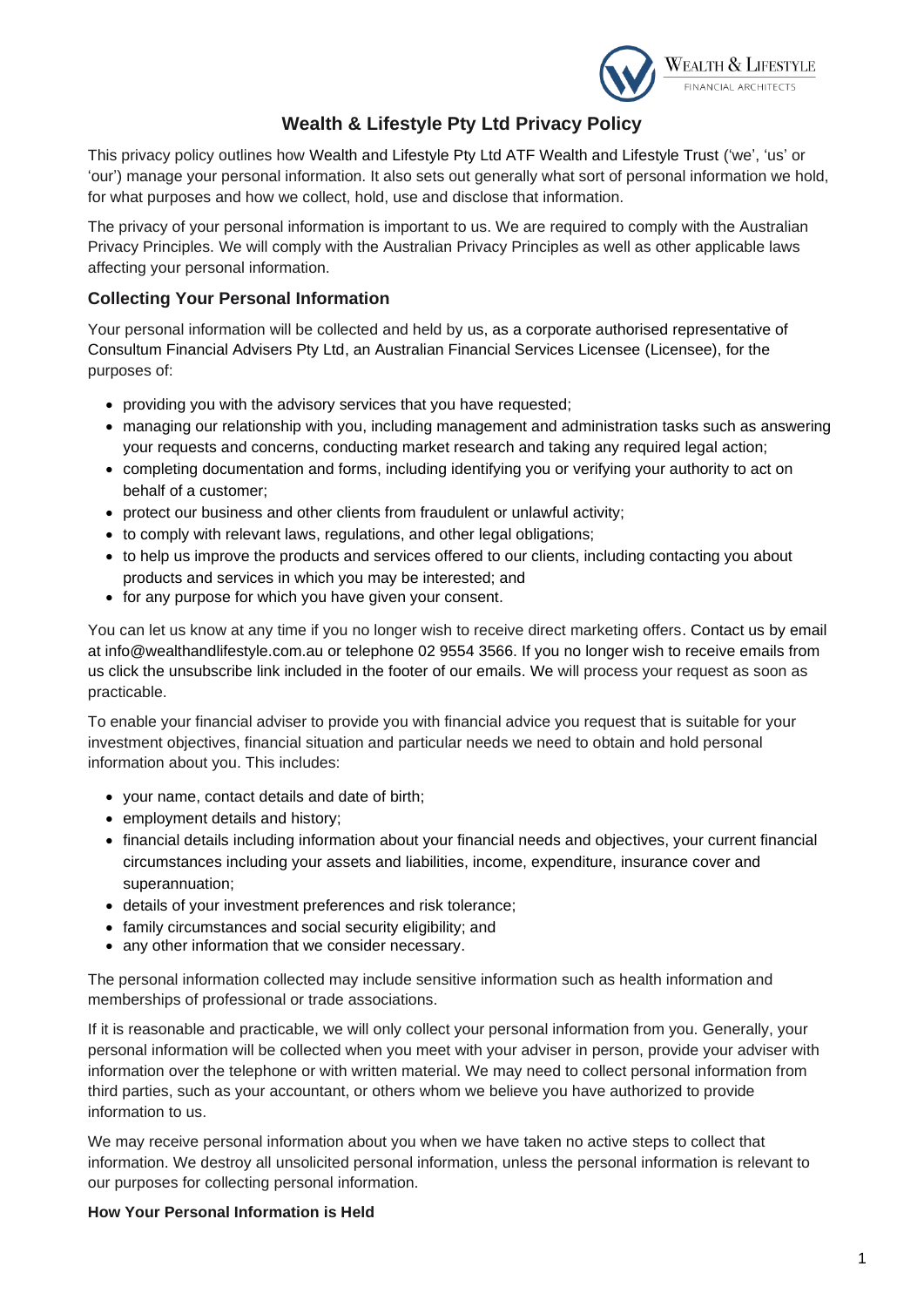

Your personal information is generally held in client files or a computer database. Your personal information may also be held in a secure archiving facility.

We take reasonable steps to ensure that the personal information that we hold is protected from misuse and loss and from unauthorised access, modification and disclosure. Some of the measures that we have adopted are having facilities for the secure storage of personal information, having secure offices and access controls for our computer systems.

We will also take reasonable steps to destroy or permanently de-identify personal information that we no longer need for any purpose for which it may be used or disclosed under the Australian Privacy Principles.

## **Using and Disclosing Your Personal Information**

Your personal information may be disclosed for purposes related to the provision of the financial advice you have requested. The types of service providers and other third parties that may be provided with your personal information are:

- our Licensee, who provide us with our financial planning software and compliance support services;
- other financial advisers and organisations involved in providing the financial advice you have requested (which may include ongoing service) such as fund managers who assist us in providing financial advice and paraplanners;
- insurance providers, superannuation trustees and product issuers in connection with the provision to you of the financial advice you have requested;
- a superannuation trustee or other product provider who you have authorised to deduct advice-related costs from your superannuation or investment fund who has requested to review a copy of your Statement of Advice to satisfy their legal obligations;
- organisations that assist in operating a financial planning business such as those that provide administrative, financial, accounting, insurance, research, legal, computer or other business services;
- your representatives or service providers such as your accountant, solicitor, tax agent, stockbroker or bank;
- organisations involved in a business restructure or a transfer of all or part of the assets of our business or the due diligence procedures prior to any such sale or transfer;
- government authorities and other organisations when required by law; and
- organisations that you have consented to your personal information being disclosed to.

In addition to the purposes of collection set out above, your personal information may also be used in connection with such purposes.

We will seek to ensure that your personal information is not used or disclosed for any purpose other than:

- the primary purpose for which it was collected or a related secondary purpose;
- where you have consented to the use or disclosure; or
- in other circumstances where the Australian Privacy Principles authorise the use or disclosure such as when it is required by or authorised under law.

We may disclose your personal information to third parties who provide services to us, in which case we will seek to ensure that the personal information is held, used or disclosed consistently with the Australian Privacy Principles.